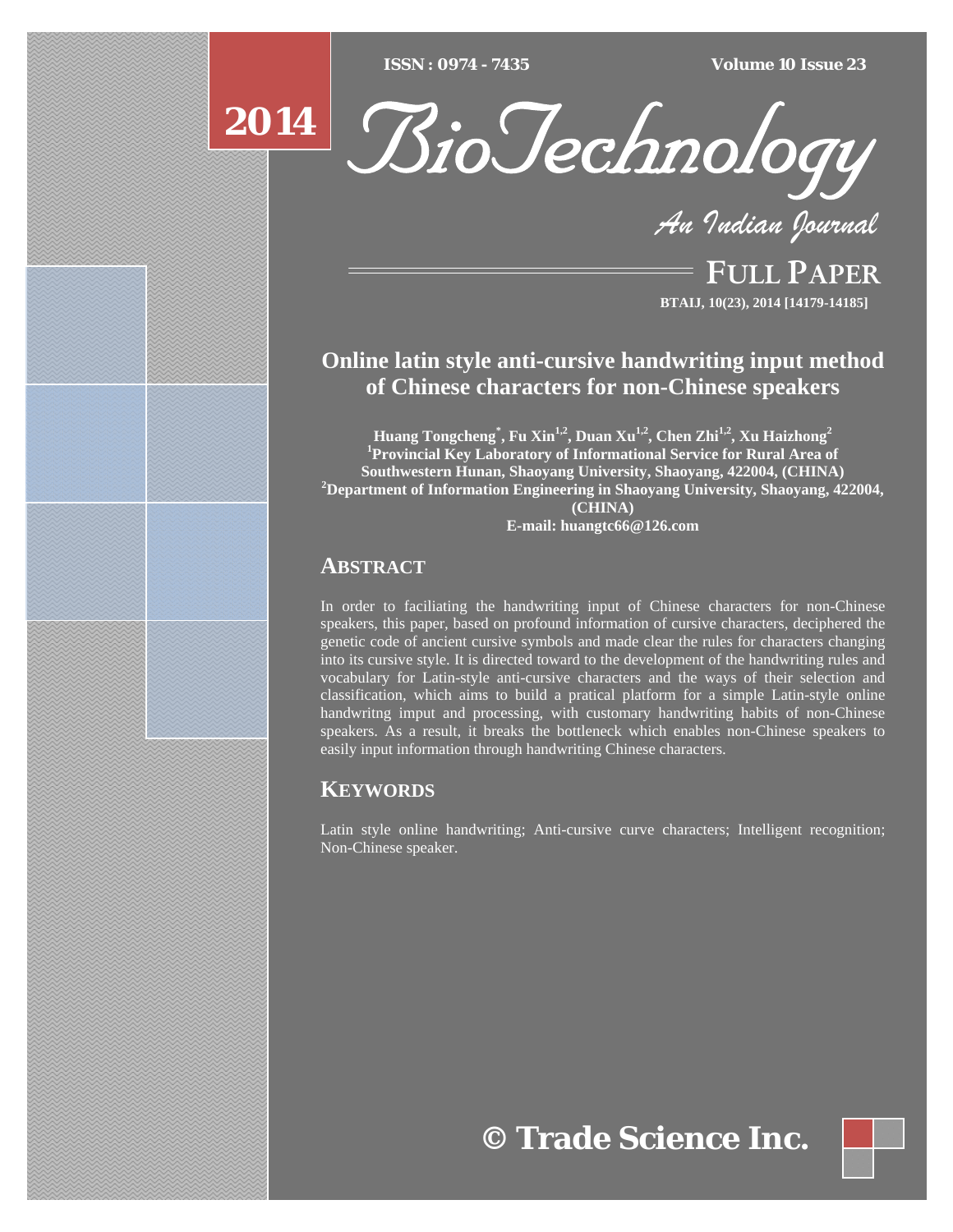#### **INTRODUCTION**

 With the development of the times, communications and exchanges between Chinese and overseas people become more active, which results in increasing needs and opportunities for non-Chinese speakers to process Chinese text information or communicate by using characters. Over the recent years, with the popularity of portable personal digital assistants with small keyboard such as palm computers and smart phones, various text input technologies came out and had been applied to text information exchanges and communications. Although a large number of scholars and researchers have made arduous efforts in the handwriting text recognition field (For example, a functional product, Hanwang, has been widely publicized and applied)**[1-** <sup>10</sup>, there exists such a premise for using Chinese text input that users have to acquire the ability of recognizing and writing Chinese characters, which is an insurmountable barrier as Chinese characters, a strange, alien, complex and difficult one with complicated structures and strokes seems an incomprehensible text for non-Chinese speakers. Even if they learn to write, they have nothing to do but mimic characters on regular scripts with a limited speed. In the wake of this condition, it is quite difficult for potential consumers to input Chinese texts through handwriting with the use of commercially available products, which can't satisfy their need of handy handwriting characters on their personal computers and smart phones. They usually shrink as the sight of Chinese text input system, let alone learning to handwrite those picturesque characters, the cursive-style, which is totally opposite to their Latin-style writing habit. Therefore, it sounds rather contrived to help non-Chinese speakers to rapidly input Chinese text through handwriting Chinese characters on their handwriting terminals. The investigation has revealed that so far, no breakthroughs have been made in rapid input, processing and communication, based on handwriting terminals, of Chinese text for non-Chinese speakers. A simple handwriting input and intelligent recognition system in line with the handwriting habit for non-Chinese speakers have not come out yet**[11-15]**. Thus, in order to genuinely enable them to fast input characters through handwriting, it is essential to develop a simple Chinese text input and intelligent recognition system mimicking the way of Latin handwriting, thus removing the barriers of inputting Chinese characters for the non-Chinese people and finally providing a more natural, humane online handwriting input system conducted by human and computer interactively.

 On the other hand, we also know that the major goal of pattern recognition research is to create human perception capabilities in artificial systems. The task of automatically reading handwriting with close to human performance is still an open problem and the central issue of an active field of research**[16]**. This may be due to the large degree of variability of human writing. Handwritten character recognition (HCR) systems have to address issues such as infinite variety of character shapes, similarity between characters, and distorted and broken characters**[17]**. After painstaking researches, the genetic code of ancient cursive symbols have been deciphered, profound information of cursive characters has been acquires and the law of Chinese characters changing into its cursive style has been clarified. Finally, a simple Latin-style and anti-cursive handwriting input and a practical platform for Chinese text processing have been developed, which breaks the bottleneck of impossibility for non-Chinese people to fast and simply input characters through handwriting. As a result, non-Chinese speakers, familiar with Latin language and characters, can quickly and conveniently input Chinese characters, thus factually removing the "stumbling block" for them to input Chinese characters.

#### **THE OVERALL RESEARCH ROADMAP**

 With a method integrating literature review, intensivism, comparative analysis, data mining, computer simulation and experimental methods and the highly representative methods, the feature extraction and the classification, this research is carried out profoundly. The road map of specific technology is shown in Figure(1).



**Figure 1 : The roadmap of specific technology**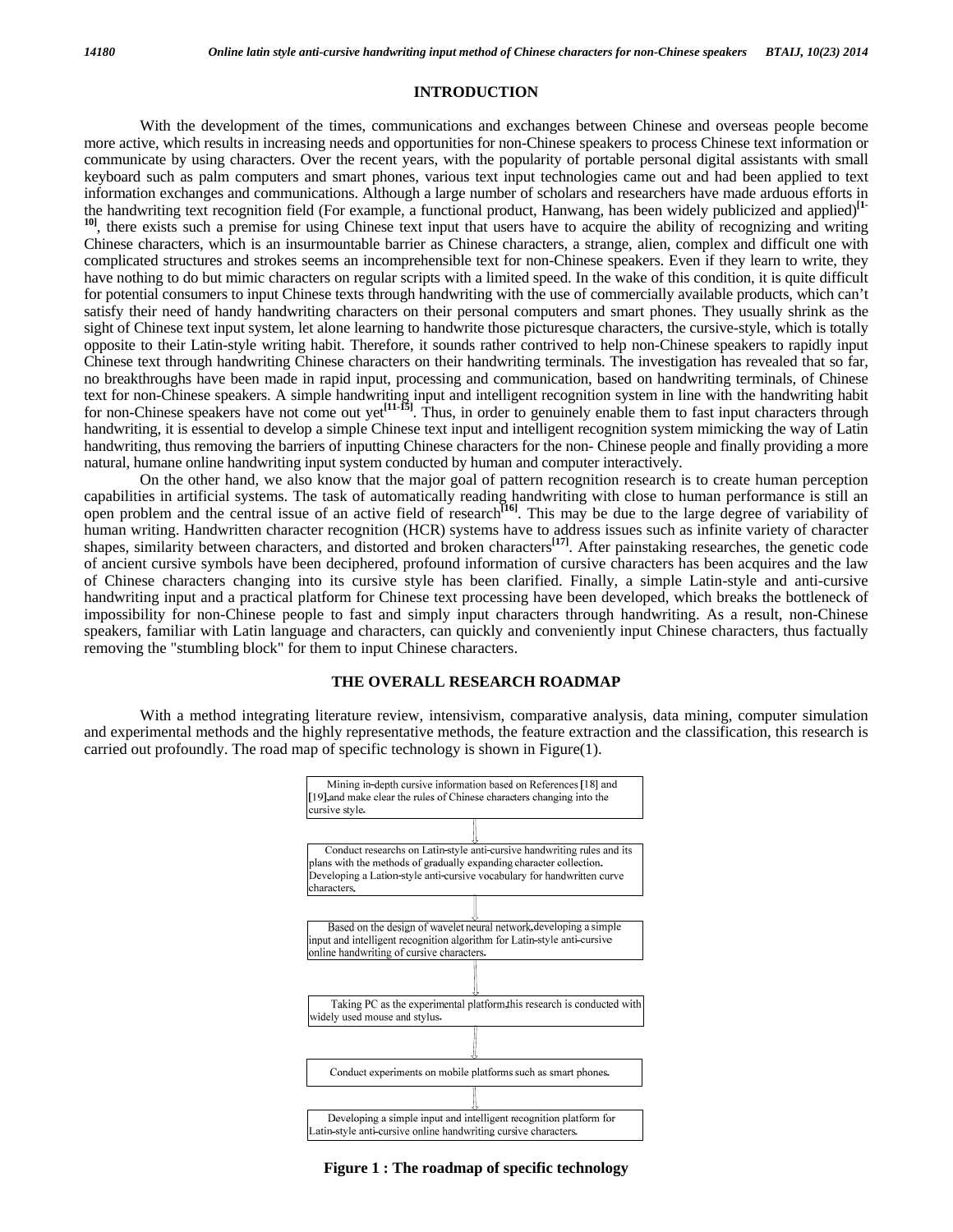#### **RESULT AND DISSCUSS**

#### **in-depth exploration and development of cursive chinese characters information**

 Guided by the core theory, Sinogram-based theory, with the help of precious literature, including References**[18-21]**, this research, based on exploration technology, studies the cultural codes of Chinese Cursive Script and seriously digs out profound information of cursive Chinese characters, finally deciphering the genetic codes and clearing the connective relationship between strokes, thus finding the rules for Chinese characters to turn into the cursive style. With the new point of view, ideas and methods, this research develops an innovative Latin-style anti-cursive handwriting rules and plans, based on ontology linguistics with Chinese character characteristics, which are applied to both Chinese-speaking and non-Chinese speaking peoples, and finally builds a Latin-style anti-cursive character collection for curve characters.

 The reason of adoption of anti-cursive curve characters is that, after contrast and comparison of anti-cursive, cursive and regular scripts in Figure(2), the writing laws of anti-cursive Chinese symbols is identical to the Latin ones, which is in accordance with the writing habit of non-Chinese people. Both cursive and anti-cursive scripts maintain three Chinese elements, namely pronunciation, shape and meaning, which is an excellent example of a combination of Chinese and western elements. It makes the past serve the present and the Chinese serve the Foreign.

| (a) | $Q \in n$ in $l \in U$ up the <i>u</i> th the <i>u</i> th term in $l \in U$                                                                                                                                                                                                                                                                                                                                                                                                                                                                                                                                                     |                          |
|-----|---------------------------------------------------------------------------------------------------------------------------------------------------------------------------------------------------------------------------------------------------------------------------------------------------------------------------------------------------------------------------------------------------------------------------------------------------------------------------------------------------------------------------------------------------------------------------------------------------------------------------------|--------------------------|
| (b) | $Q \cap 2 \subseteq 0$ is $d \Rightarrow \neg 3 \neq 3$                                                                                                                                                                                                                                                                                                                                                                                                                                                                                                                                                                         | $d \Rightarrow 4 \neq 3$ |
| (c) | $\perp$ 41115. $\perp$ 41115. $\perp$ 41115. $\perp$ 41115. $\perp$ 41115. $\perp$ 41115. $\perp$ 41115. $\perp$ 41115. $\perp$ 41115. $\perp$ 41115. $\perp$ 41115. $\perp$ 41115. $\perp$ 41115. $\perp$ 41115. $\perp$ 41115. $\perp$ 41115. $\perp$ 41115. $\perp$ 41115. $\perp$ 41115. $\perp$ 41115. $\perp$ 41115. $\perp$ 41115. $\perp$ 41115. $\perp$ 41115. $\perp$ 41115. $\perp$ 41115. $\perp$ 41115. $\perp$ 41115. $\perp$ 41115. $\perp$ 41115. $\perp$ 41115. $\perp$ 41115. $\perp$ 41115. $\perp$ 41115. $\perp$ 41115. $\perp$ 41115. $\perp$ 41115. $\perp$ 41115. $\perp$ 41115. $\perp$ 41115. $\perp$ |                          |

### **Figure 2 : Contracts of Parts of Anti-Cursive, Cursive and Regular Scripts**:**(a)Anti-cursive Script;(b)Cursive script;(c)Regular script**

 During the research process, it focuses on the simplified handwritten characters combining various calligraphies including Zhang and Jin cursive scripts, running and regular scripts, which forms a symmetrical seal-cutting mode where various scripts are contrasted, correspondent and complementary respectively, taking the character *Shi* as an example, seen in Figure (3).



**Figure 3 : A symmetrical seal-cutting mode of the character** *"*事*"*

 As Chinese characters have two different styles, namely, single and compound characters. It is relatively simple and easy to formulate the Latin-style anti-cursive handwriting rules for single characters, which can directly mimic standard cursive calligraphy, while in order to conform to the Latin-style writing habits of non-Chinese speakers after finishing anticursive process, compound ones, divided into up-down and left-right structures, have to be processed with structural transformation technology, in addition to exploring relative information of their standard cursive scripts.

#### **THE ALGORITHM FOR PROCESSING ONLINE LATIN STYLE ANTI-CURSIVE HANDWRITING CHARACTERS**

 By referring to successful intelligent recognition technologies for handwritten Chinese characters and intelligent recognition technologies and algorithms for handwritten Latin characters, based on wavelet neural network where researches on profound feature extractions and the design of classifiers have been carried out**[11][12][14]**, with the subject of anti-cursive handwritten curve characters, a simple input and intelligent recognition algorithm has been developed.

 Wavelet neural network (WNN) is a network that is based on wavelet theory in which a discrete wavelet function is used as the node activation function. From an image application point of view, the proposed method, wavelet networks, is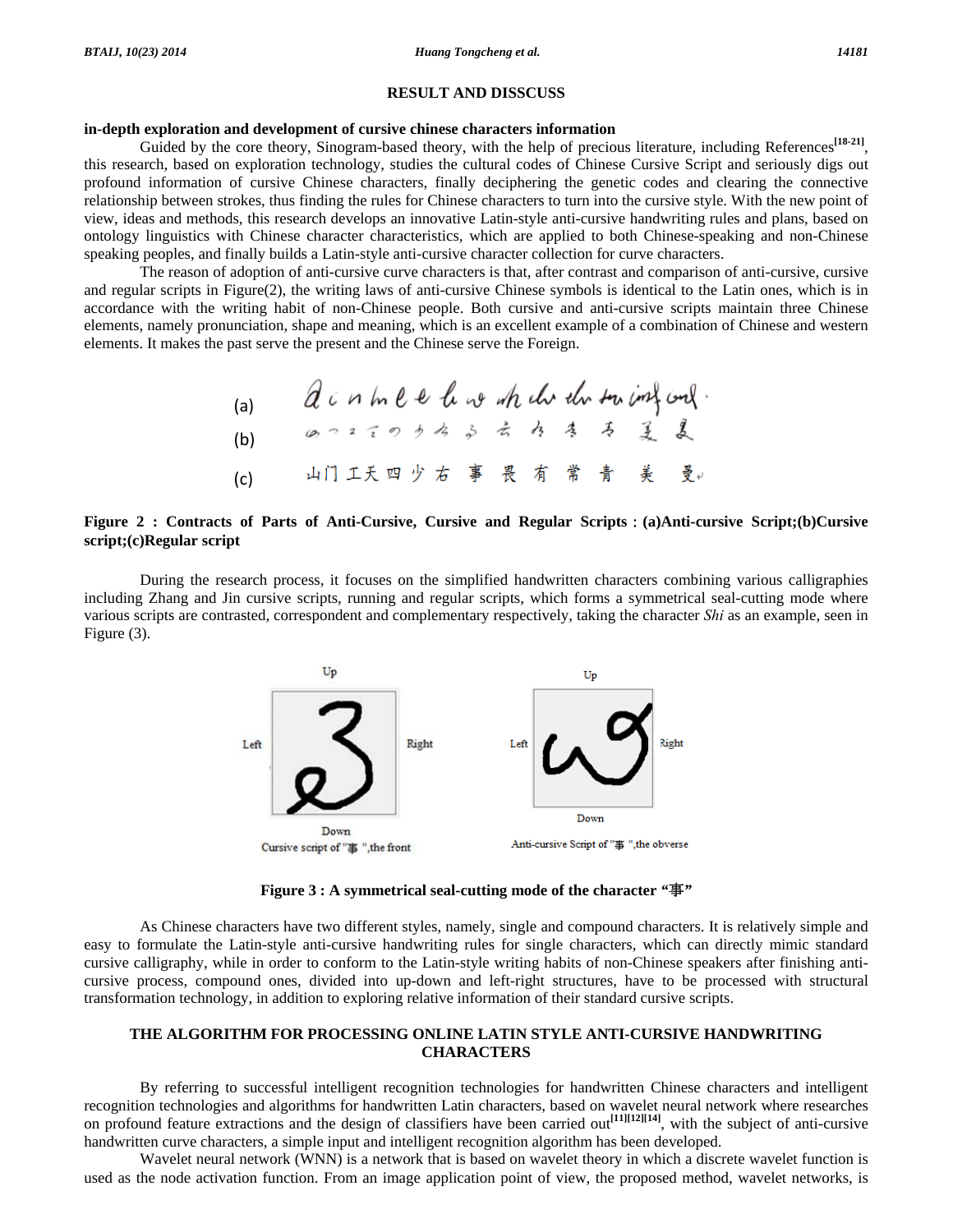divided into a series of stages for further concerning, each of which is described in the follows. The WNN has a three-layer structure with  $n_{in}$  nodes in the input layer,  $n_h$  nodes in the hidden layer, and  $n_{out}$  nodes in the output layer, described as in Figure $(4)^{[22]}$ .



**Figure 4 : WNN structure** 

It is choosing the mother wavelet. The Mexican hat wavelet<sup>[11]</sup> is selected as the basis in this study. It is defined by:

$$
\psi(x) = (1 - x^2)e^{-\frac{x^2}{2}}\tag{1}
$$

The input to the kth neutron is

$$
S_k = \sum_{j=1}^{n_{in}} W_{j,k} \times x_j
$$
\n(2)

Where the  $x_i$ 's, j=1,2, ...,n<sub>in</sub>, are the input variables, and  $W_{i,k}$  denotes the weight of the link between the *i*th input and the kth hidden nodes. In order to control the magnitude and the position of the wavelet, the multiscaled wavelet function is used as the hidden node transfer function. The dilation parameter *a* of the first hidden node  $(j = 1)$  is set as 1, i.e.,  $\psi_{1,b1}(x) =$  $\psi(x-b1)$ . For the second hidden node (j = 2), the dilation parameter a is set as 2, i.e.,  $\psi_{2,b2}(x) = (1/\sqrt{2})\psi((x-b2)/2)$ , where the output of the wavelet is scaled down by  $1/\sqrt{2}$ . Similarly, for the *j*th hidden node, the dilation parameter *a* is set as *j*. Hence, the output of the hidden layer of the WNN is given by

$$
\psi_{k,b_k} = \frac{1}{\sqrt{k}} \psi \left( \frac{S_k - b_k}{k} \right) \tag{3}
$$

The output of the kth neutron is:

$$
\psi_{k,b_k} = \frac{1}{\sqrt{k}} \left( 1 - \left( \frac{s_k - b_k}{k} \right)^2 \right) e^{-\frac{\left( \frac{8k - b_k}{k} \right)^2}{2}}
$$
(4)

The output of the WNN is defined as:

$$
O_{i} = \sum_{k=1}^{n_{h}} \psi_{k,b_{k}}(s(k))\omega_{ik} = \sum_{k=1}^{n_{h}} \psi_{k,b_{k}}(\sum_{j=1}^{n_{in}} W_{j,k} \times x_{j})\omega_{i,k}
$$
\n(5)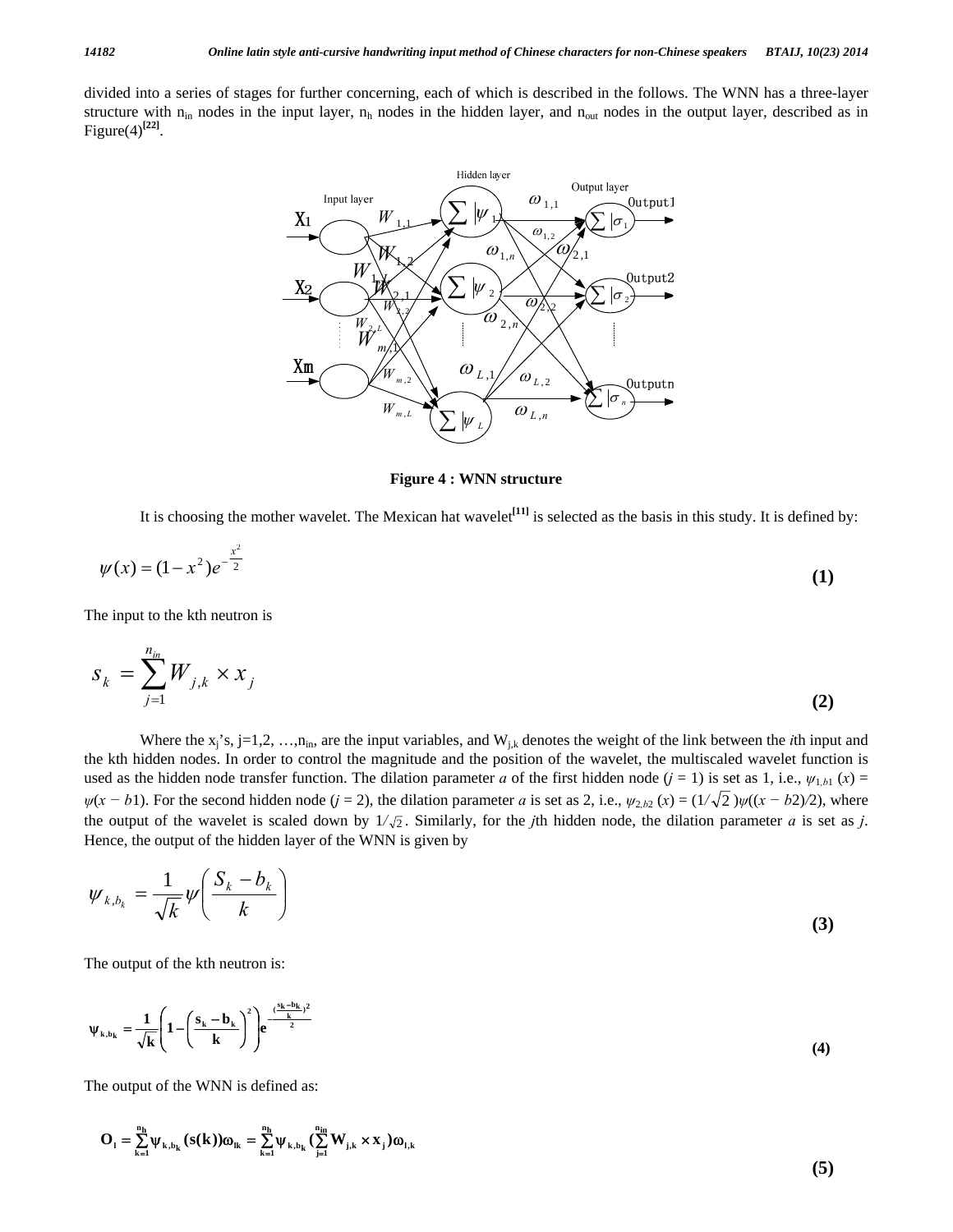Where  $\omega_{l,k}$ , k=1,2,, n<sub>h</sub> and l=1,2, …,n<sub>out</sub>, denotes the weight of the link between the kth hidden and lth output nodes.

The weights, translating and scaling parameters are adjusted to minimize the error function during the training stage:

$$
E = \frac{1}{2} \sum_{i=1}^{I} \sum_{k}^{K} (D_{ik} - O_{ik})^{2}
$$
 (6)

Where i=1,...,I is the number of training patterns, k=1,...,K is the number of the objective,  $D_{ik}$  and  $O_{ik}$  represent the desired output value of Node<sub>ik</sub> and the actual net output value respectively.

## **THE IMPLEMENTATION OF ON-LINE LATIN STYLE ANTI-CURSIVE HANDWRITING INPUT PLATFORM**

 Members of the project group developed an algorithm and provide a platform for conveniently inputting, processing and communicating information with Chinese characters, which is consistent with the Latin-style handwriting habit for non-Chinese speakers. With the help of this platform, the characters which they input according to the Latin-style anti-curve online handwriting method can be intelligently recognized as Chinese characters in a rather short time. In addition, this platform is equipped with assistant contrast of Pinyin and English. The platform interface and its practical operating system can be seen in Figure(5).

 The practical operating results of On-line Latin Style Anti-cursive Handwriting Input Platform of Chinese characters '美' and '天' are shown in Figure(6) a-b.



**Figure 5 : Practical operating result of on-line latin style anti-cursive handwriting input platform of Chinese characters for non-Chinese speakers**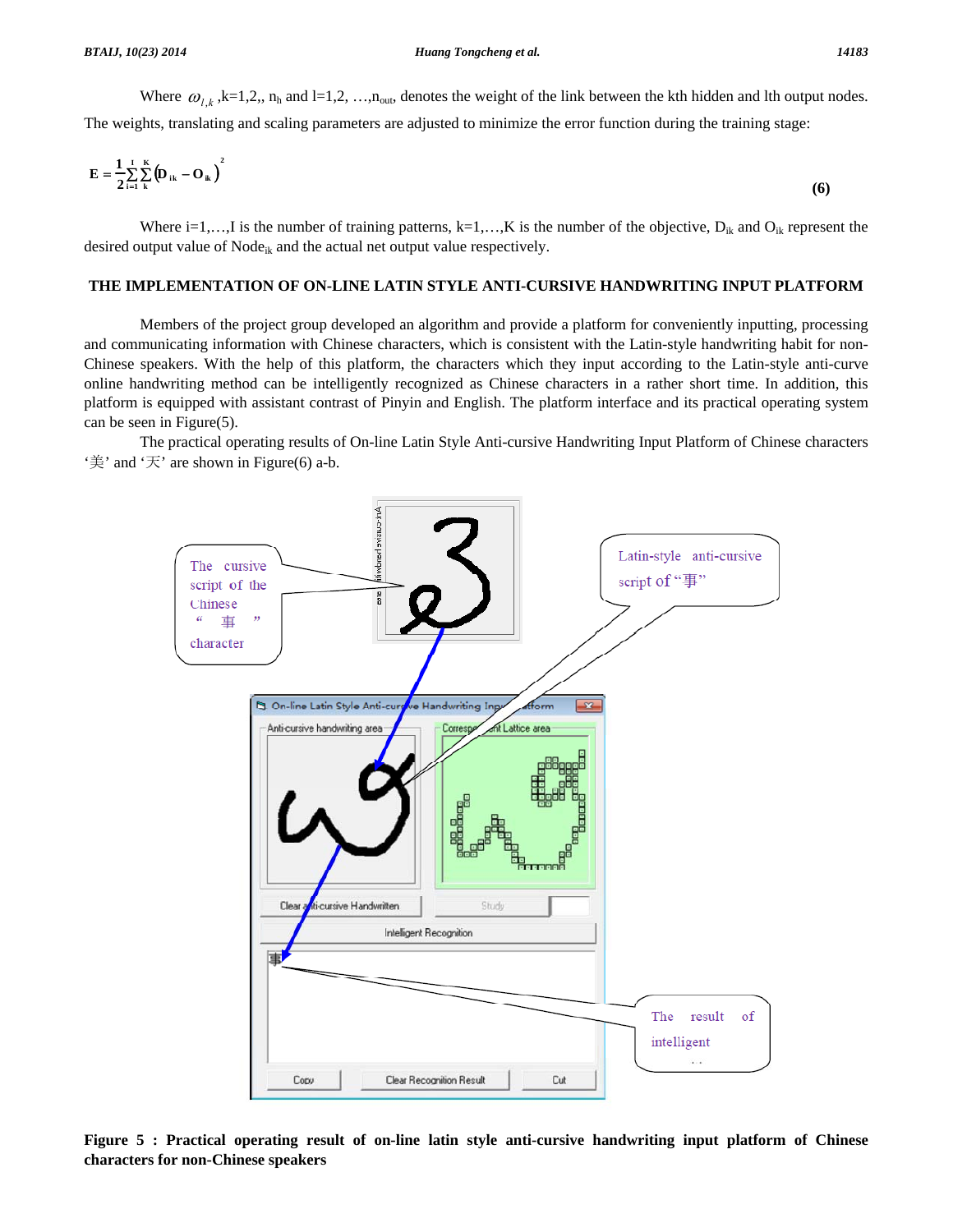

#### **Figure 6 : Practical operating result of on-line latin style anti-cursive handwriting input platform of Chinese Characters '**美**'and '**天**'**

 Based on data mining to discover cultural genes of cursive Chinese characters, information and laws of cursive Chinese characters are sorted out in this paper. The project team invents laws and programs of Latin handwriting that encodes cursive handwritten Chinese characters, as well as a font of that Latin handwriting. Meanwhile, it develops Latin style handwritten cursive characters feature seculation algorithms research and classifiers research so as to implement their on-line portable input and intelligent recognition for non-native speakers of Chinese, and exploits intelligent recognition of Latin style handwriting for cursive Chinese characters.

 In order to go through the bottle neck in handy inputting,dealing with and communicating Chinese characters information for non-native speakers of Chinese,the project team carries out the above studies independently and creates a practical platform for inputting and dealing with Chinese cursive characters by on-line Latin style handwriting that complies with habits of non-Chinese speakers. In this way, non-Chinese speakers can input Chinese characters simply in the way of inputting Latin alphabets.

#### **ACKNOWLEDGEMENT**

 This paper is supported by Hunan Provincial Natural Science Foundation of China(14JJ7075), the key Scientific Research fund of Hunan Provincial Education Department(13A091), the key Scientific Research fund of Provincial Key Laboratory of Informational Service for Rural Area of Southwestern Hunan, and Aid program for Science and Technology Innovative Research Team in Higher Educational Institutions of Hunan Province.

#### **REFERENCES**

- **[1]** Wei Deyang, Lei Wen; Dynamic evaluation on operational efficiency of publicly traded sports companies home and abroad, DEA-Malmquist TFP Index, Journal of Wuhan Institute of Physical Education, **46(2)**, 31-35, 42 **(2012)**.
- **[2]** Xu Ying-Nan; The relationship between sporting goods companies and competitive sports in nearly 30 years, Taking NIKE and the NBA as an Example, Bulletin of Sport Science & Technology, **20(6)**, 97-99 **(2012)**.
- **[3]** Li Gang, Wu Wei-Di, Wang Yong; Research of the performance of listed companies of port stocks, Journal of Tianji University of Technology and Education, **17(1)**, 49-53 **(2007)**.
- **[4]** Kai Ding, Lianwen Jin, Xue Gao; A new method for rotation free online unconstrained handwritten Chinese word recognition: A holistic approach, In proceedings of the 10th international conference on document analysis and recognition, **7**, 1131-1135, **(2009)**,
- **[5]** Z.L.Bai, Q.Huo, A study on the use of 8-directional features for online handwritten Chinese character recognition, ICDAR2005, 262 – 266 **(2005)**.
- **[6]** F.Kimura, K.Takashina, S.Tsuruoka et al., Modified quadratic discriminate functions and the application to Chinese character recognition, IEEE Transactions on Pattern Analysis and Machine Intelligence, **9(1)**, 149-153 **(1987)**.
- **[7]** H.Liu, X.Ding; Handwritten character recognition using gradient feature and quadratic classifier with multiple discrimination schemes, in Proceedings of the 8th ICDAR2005, 19-23 **(2005)**.
- **[8]** T.Long, L.Jin; Building compact MQDF classifier for large character set recognition by subspace distribution sharing, Pattern Recognition, **41(9)**, 909-913 **(2008)**.